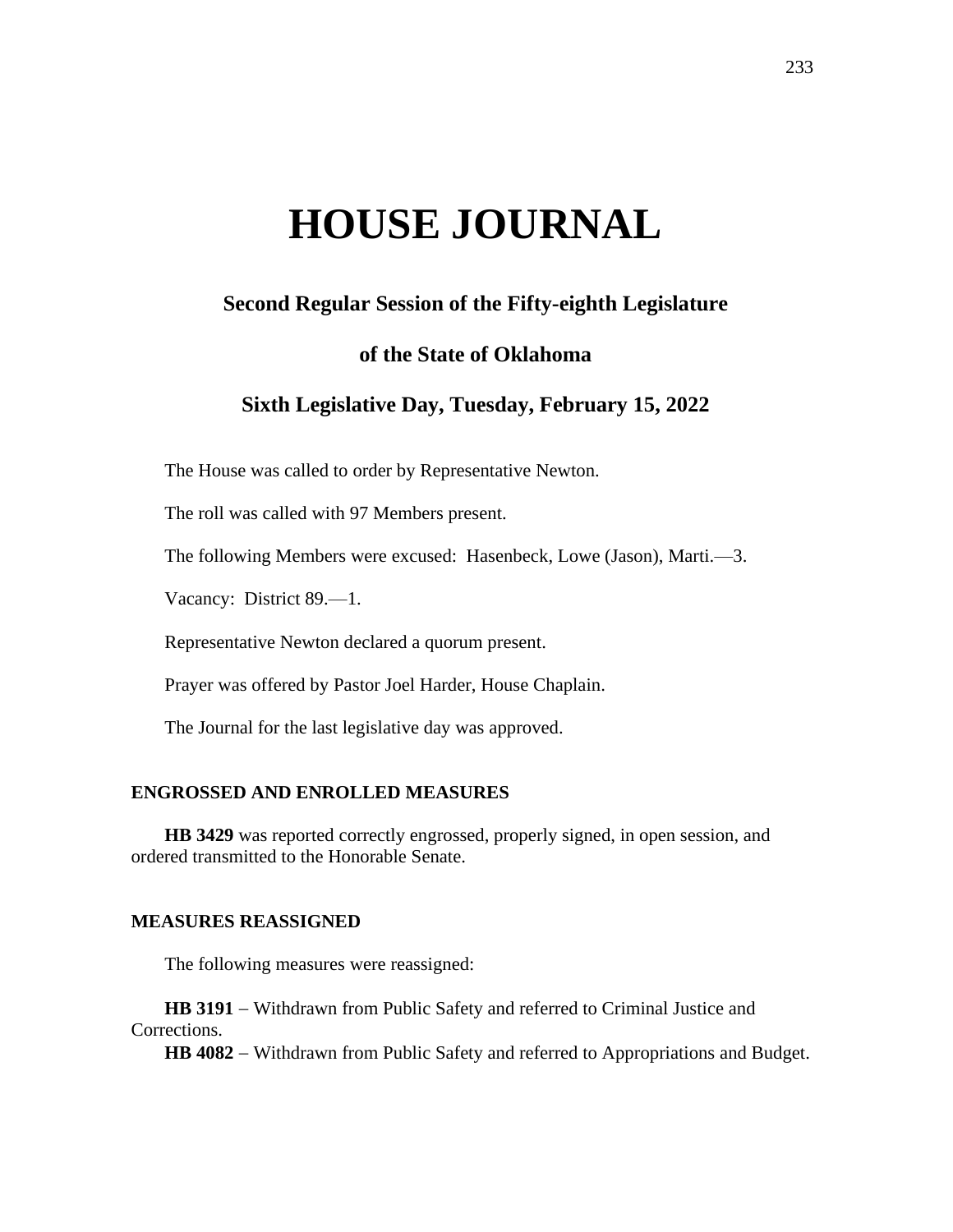#### **GENERAL ORDER**

**HB 1132** by Phillips of the House was read and considered.

Authored by Senator Leewright (principal Senate author)

Representative Caldwell (Trey) moved that **HB 1132** be advanced from General Order, which motion was declared adopted.

#### **THIRD READING**

**HB 1132** was read at length for the third time. On passage of the measure, the roll call was as follows:

Aye: Baker, Bashore, Bell, Bennett, Blancett, Boatman, Boles, Brewer, Burns, Bush, Caldwell (Chad), Caldwell (Trey), Conley, Cornwell, Crosswhite Hader, Culver, Davis, Dempsey, Dills, Dobrinski, Dollens, Echols, Fetgatter, Ford, Frix, Fugate, Gann, Goodwin, Grego, Hardin (David), Hardin (Tommy), Hilbert, Hill, Humphrey, Johns, Kannady, Kendrix, Kerbs, Lawson, Lepak, Lowe (Dick), Luttrell, Manger, Martinez, May, McBride, McDugle, McEntire, Miller, Mize, Munson, Newton, Nichols, Nollan, O'Donnell, Olsen, Osburn, Pae, Patzkowsky, Pfeiffer, Provenzano, Randleman, Ranson, Roberts (Dustin), Roberts (Eric), Roberts (Sean), Roe, Rosecrants, Russ, Sneed, Stark, Steagall, Stearman, Sterling, Stinson, Strom, Talley, Townley, Turner, Vancuren, Virgin, Waldron, Walke, West (Josh), West (Kevin), West (Rick), West (Tammy), Williams, Wolfley, Worthen, Mr. Speaker.--91.

Excused: Hasenbeck, Lowe (Jason), Marti, Moore, Phillips, Pittman, Sims, Smith, Wallace.--9.

Vacancy: District 89.--1.

The measure passed.

**HB 1132** was referred for engrossment.

#### **MESSAGES FROM THE SENATE**

Announcing the passage of **SBs 1112, 1271, 1344, 1569** and **1659**. The above measures were introduced and read for the first time.

**SB 1112** − By Pemberton, Newhouse and Dossett (J.J.) of the Senate and Dills of the House.

An Act relating to student transfers; amending 70 O.S. 2021, Section 8-113, which relates to the transfer of a student whose parent or legal guardian is a teacher; allowing the transfer of a student whose parent or legal guardian is a support employee; providing an effective date; and declaring an emergency.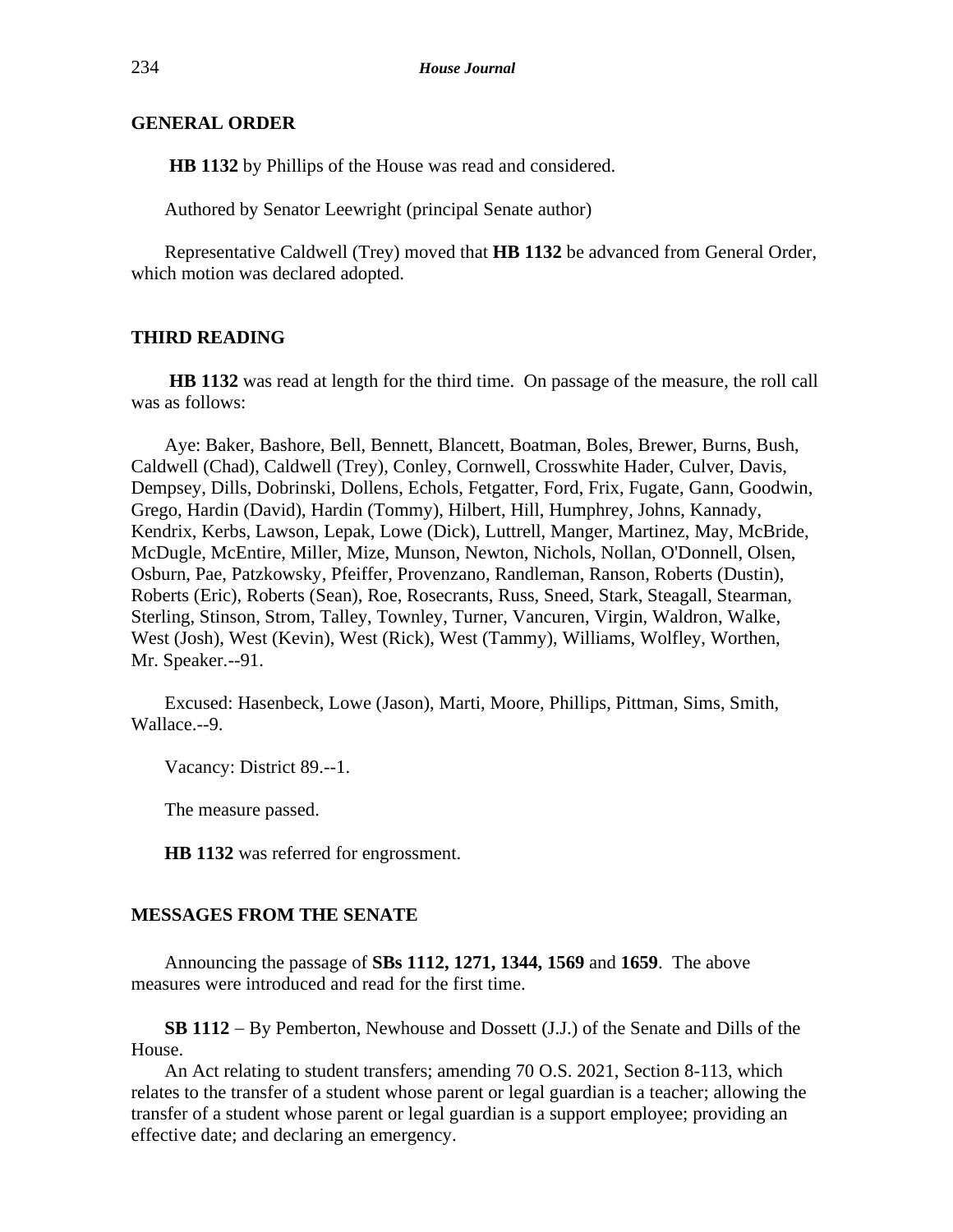**SB 1271** − By Floyd of the Senate and Stinson of the House.

An Act relating to the Dispute Resolution Act; amending 12 O.S. 2021, Section 1805, which relates to confidentiality of proceedings; clarifying information not subject to disclosure; and providing an effective date.

**SB 1344** − By Garvin of the Senate and Lawson of the House.

An Act relating to court-appointed special advocates; amending 10A O.S. 2021, Section 1-8-102, which relates to education and training and criminal history checks; applying certain standards to required education and training; clarifying requirements for certain background checks; removing requirement for payment of certain fee by Oklahoma Court-Appointed Special Advocate Association; and providing an effective date.

**SB 1569** − By Weaver of the Senate and Boatman of the House.

An Act relating to the Protection from Domestic Abuse Act; creating the Address Confidentiality for Child Survivors and Their Families Act; providing short title; amending 22 O.S. 2021, Section 60.14, which relates to the Address Confidentiality Program; adding human trafficking and child abduction to certain address confidentiality program; updating statutory language; providing for noncodification; and providing an effective date.

**SB 1659** − By Newhouse of the Senate and Dills of the House.

An Act relating to tax credits; amending 68 O.S. 2021, Section 2357.206, which relates to the Oklahoma Equal Opportunity Education Scholarship Act; modifying date by which certain organizations must submit certain information; modifying frequency of submission; allowing information to be submitted electronically; directing information to be submitted to chairs and vice chairs of certain committees; modifying date by which certain public school districts and foundations must submit certain information; updating statutory references; and providing an effective date.

#### **FIRST READING**

The following were introduced and read for the first time:

**HB 4449** − By Wallace and Martinez of the House and Thompson and Hall of the Senate.

An Act relating to appropriations and budget; creating the Budget Implementation Act of 2022; providing for noncodification; and providing an effective date.

**HB 4450** − By Wallace and Martinez of the House and Thompson and Hall of the Senate.

An Act relating to public finance; creating the Public Finance Act of 2022; providing for noncodification; and providing an effective date.

**HB 4451** − By Wallace and Martinez of the House and Thompson and Hall of the Senate.

An Act relating to public finance; creating the Public Finance Act of 2022; providing for noncodification; and providing an effective date.

**HB 4452** − By Wallace and Martinez of the House and Thompson and Hall of the Senate.

An Act relating to public finance; creating the Public Finance Act of 2022; providing for noncodification; and providing an effective date.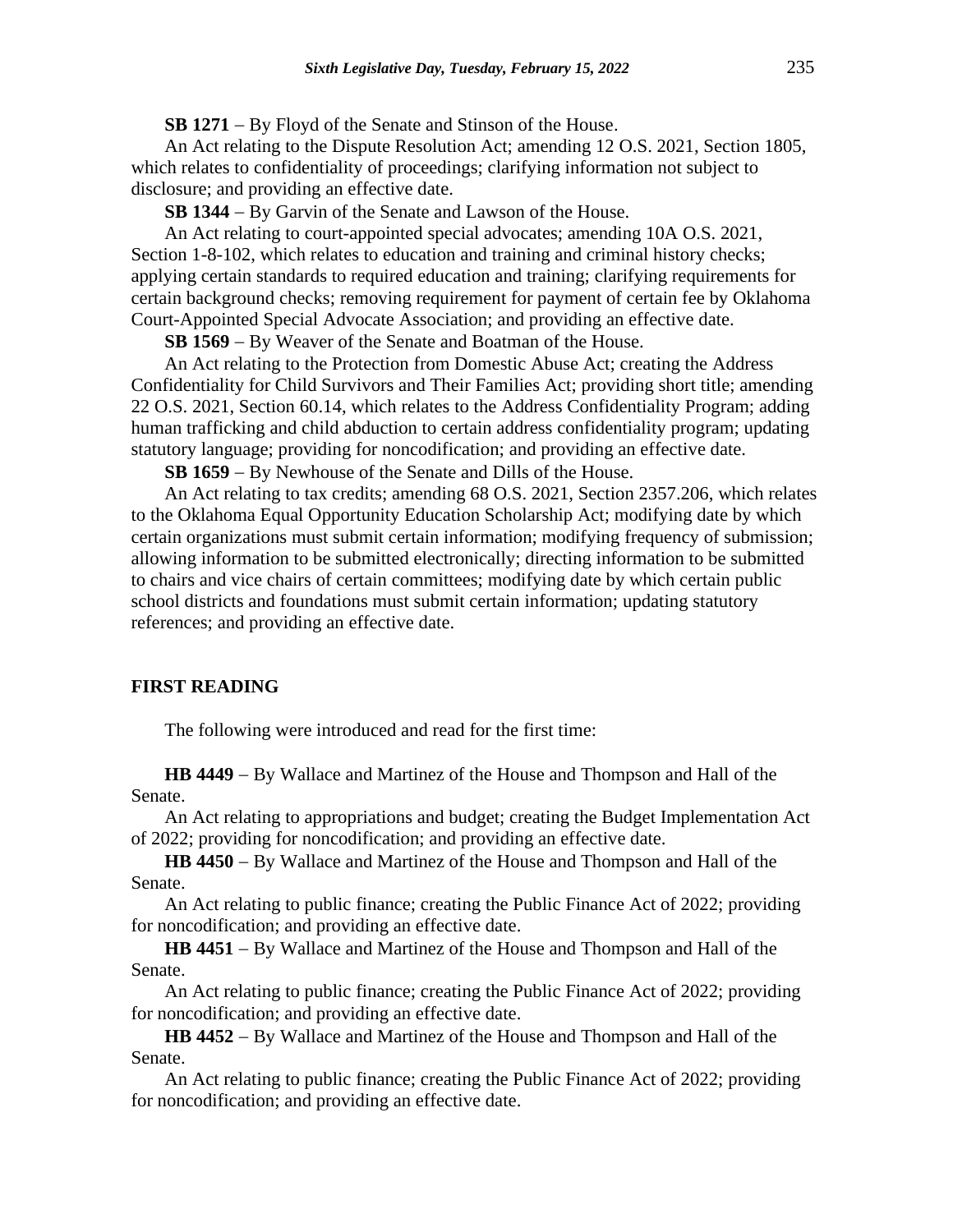**HB 4453** − By Wallace and Martinez of the House and Thompson and Hall of the Senate.

An Act relating to public finance; creating the Public Finance Act of 2022; providing for noncodification; and providing an effective date.

**HB 4454** − By Wallace and Martinez of the House and Thompson and Hall of the Senate.

An Act relating to public finance; creating the Public Finance Act of 2022; providing for noncodification; and providing an effective date.

**HB 4455** − By Wallace and Martinez of the House and Thompson and Hall of the Senate.

An Act relating to public finance; creating the Public Finance Act of 2022; providing for noncodification; and providing an effective date.

**HB 4456** − By Wallace and Martinez of the House and Thompson and Hall of the Senate.

An Act relating to public finance; creating the Public Finance Act of 2022; providing for noncodification; and providing an effective date.

**HB 4457** − By Wallace and Martinez of the House and Thompson and Hall of the Senate.

An Act relating to public finance; creating the Public Finance Act of 2022; providing for noncodification; and providing an effective date.

**HB 4458** − By Wallace and Martinez of the House and Thompson and Hall of the Senate.

An Act relating to public finance; creating the Public Finance Act of 2022; providing for noncodification; and providing an effective date.

**HB 4459** − By Wallace and Martinez of the House and Thompson and Hall of the Senate.

An Act relating to public finance; creating the Public Finance Act of 2022; providing for noncodification; and providing an effective date.

**HB 4460** − By Wallace and Martinez of the House and Thompson and Hall of the Senate.

An Act relating to public finance; creating the Public Finance Act of 2022; providing for noncodification; and providing an effective date.

**HB 4461** − By Wallace and Martinez of the House and Thompson and Hall of the Senate.

An Act relating to appropriations and budget; creating the Budget Implementation Act of 2022; providing for noncodification; and providing an effective date.

**HB 4462** − By Wallace and Martinez of the House and Thompson and Hall of the Senate.

An Act relating to appropriations and budget; creating the Budget Implementation Act of 2022; providing for noncodification; and providing an effective date.

**HB 4463** − By Wallace and Martinez of the House and Thompson and Hall of the Senate.

An Act relating to appropriations and budget; creating the Budget Implementation Act of 2022; providing for noncodification; and providing an effective date.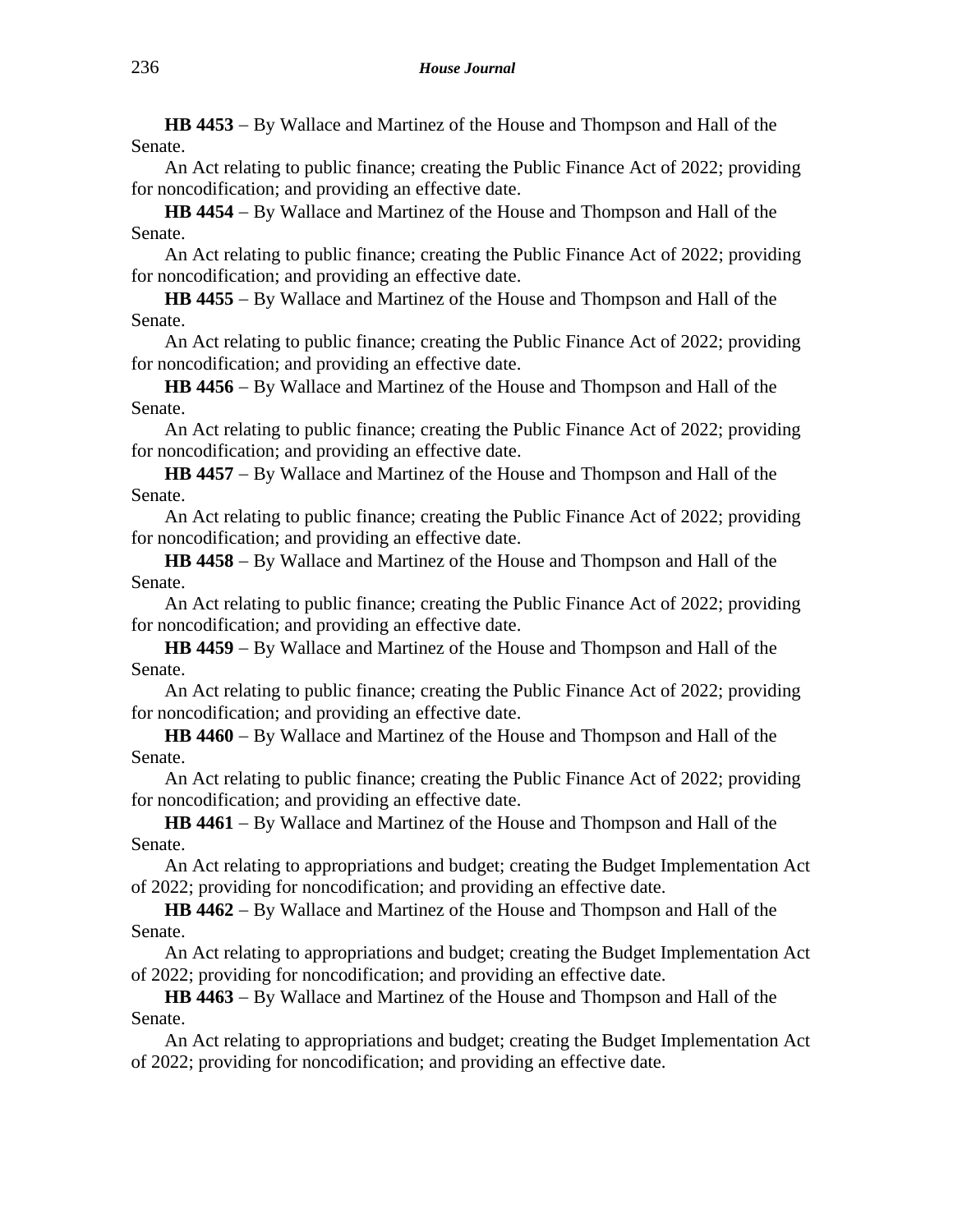**HB 4464** − By Wallace and Martinez of the House and Thompson and Hall of the Senate.

An Act relating to appropriations and budget; creating the Budget Implementation Act of 2022; providing for noncodification; and providing an effective date.

**HB 4465** − By Wallace and Martinez of the House and Thompson and Hall of the Senate.

An Act relating to appropriations and budget; creating the Budget Implementation Act of 2022; providing for noncodification; and providing an effective date.

**HB 4466** − By Wallace and Martinez of the House and Thompson and Hall of the Senate.

An Act relating to appropriations and budget; creating the Budget Implementation Act of 2022; providing for noncodification; and providing an effective date.

**HB 4467** − By Wallace and Martinez of the House and Thompson and Hall of the Senate.

An Act relating to appropriations and budget; creating the Budget Implementation Act of 2022; providing for noncodification; and providing an effective date.

**HB 4468** − By Wallace and Martinez of the House and Thompson and Hall of the Senate.

An Act relating to appropriations and budget; creating the Budget Implementation Act of 2022; providing for noncodification; and providing an effective date.

**HB 4469** − By Wallace and Martinez of the House and Thompson and Hall of the Senate.

An Act relating to appropriations and budget; creating the Budget Implementation Act of 2022; providing for noncodification; and providing an effective date.

**HB 4470** − By Wallace and Martinez of the House and Thompson and Hall of the Senate.

An Act relating to appropriations and budget; creating the Budget Implementation Act of 2022; providing for noncodification; and providing an effective date.

**HB 4471** − By Wallace and Martinez of the House and Thompson and Hall of the Senate.

An Act relating to appropriations and budget; creating the Budget Implementation Act of 2022; providing for noncodification; and providing an effective date.

**HB 4472** − By Wallace and Martinez of the House and Thompson and Hall of the Senate.

An Act relating to appropriations and budget; creating the Budget Implementation Act of 2022; providing for noncodification; and providing an effective date.

**HB 4473** − By Wallace and Martinez of the House and Thompson and Hall of the Senate.

An Act relating to appropriations and budget; creating the Budget Implementation Act of 2022; providing for noncodification; and providing an effective date.

**HB 4474** − By Wallace and Martinez of the House and Thompson and Hall of the Senate.

An Act relating to appropriations and budget; creating the Budget Implementation Act of 2022; providing for noncodification; and providing an effective date.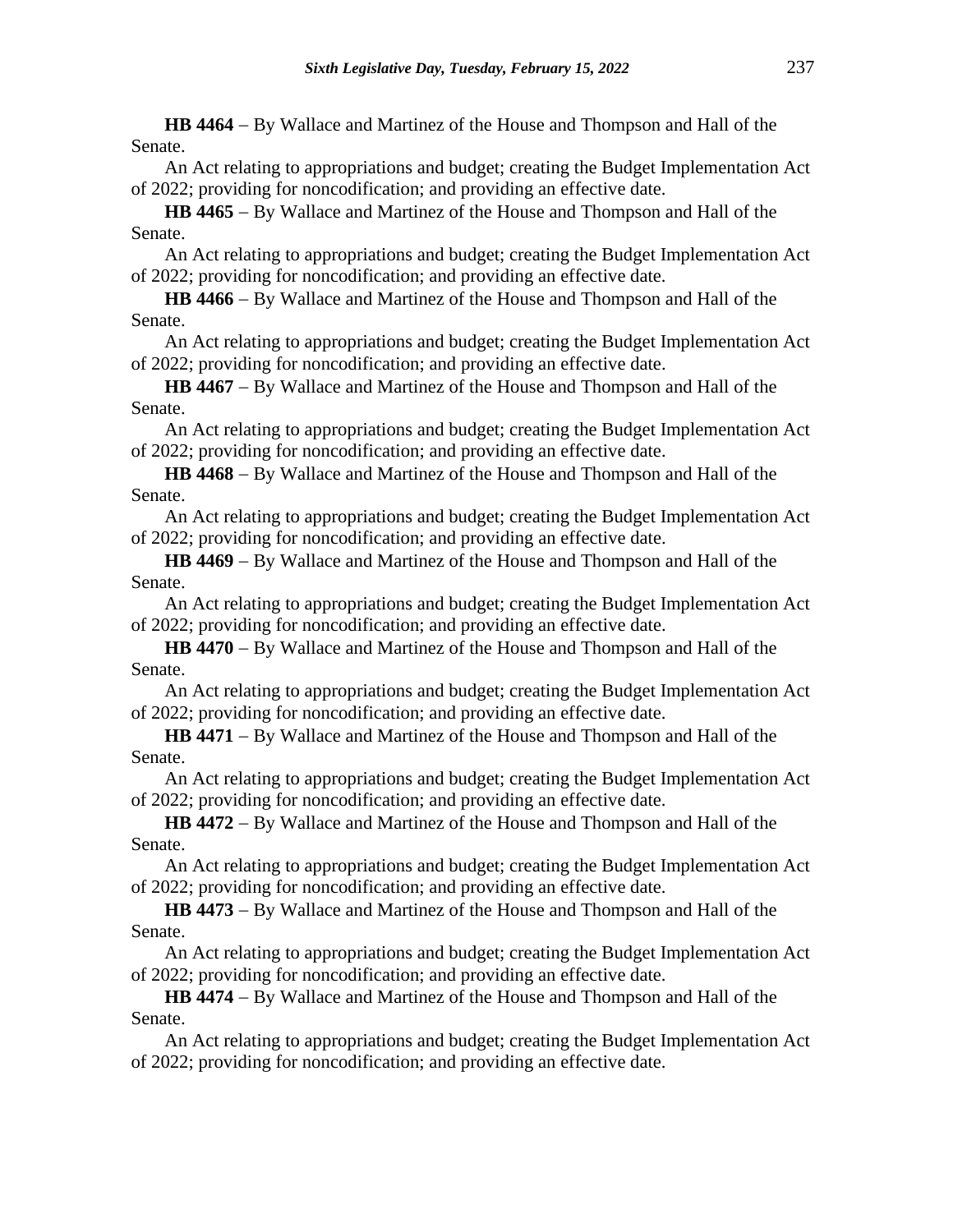#### **CHANGE IN AUTHORSHIP**

The following measures had a change in principal House author:

**HB 3642 -** Remove Representative Dempsey as principal House author and substitute with Representative Pae

**HB 3692 -** Remove Representative Culver as principal House author and substitute with Representative Wallace

**HB 3720 -** Remove Representative Waldron as principal House author and substitute with Representative McBride

**HB 3872 -** Remove Representative Lawson as principal House author and substitute with Representative Phillips

**HB 4367 -** Remove Representative Hill as principal House author and substitute with Representative Patzkowsky

#### **COMMITTEE REPORTS**

The following were reported by the committees named, ordered printed and placed on the Calendar unless otherwise indicated:

DO PASS:

**HB 3025** − County and Municipal Government

**HB 3045** − County and Municipal Government

**HB 3065** − Public Safety

**HB 3066** − Public Safety

**HB 3069** − Public Safety

**HB 3070** − Public Safety

**HB 3231** − County and Municipal Government

**HB 3253** − Higher Education and Career Tech

**HB 3661** − Public Safety, Authored by Senator Weaver (principal Senate author)

**HB 4195** − Higher Education and Career Tech, Coauthored by Representative(s) Nollan

**HB 4196** − Higher Education and Career Tech, Coauthored by Representative(s) Nollan

**HJR 1047** − Rules

DO PASS, As Amended:

**CS** for **HB 3419** − Rules, Coauthored by Representative(s) Newton, Dempsey, Osburn, Frix, Culver, Kendrix, Provenzano, Hill, Davis, Phillips, and Authored by Senator Hall (principal Senate author)